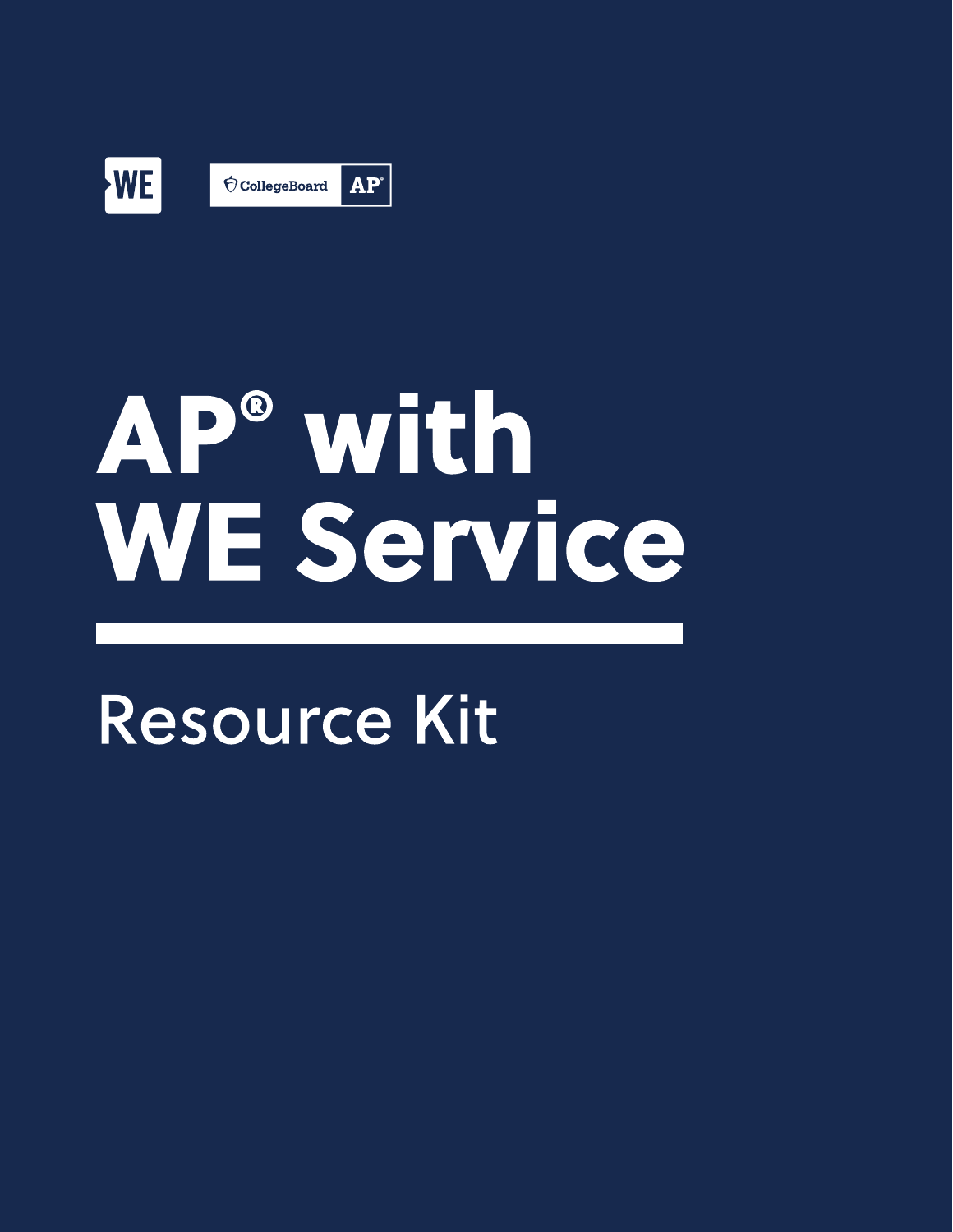

## **A Note from the AP with WE Service Team**

Thank you for your interest in participating in AP with WE Service! The College Board and WE share a passion for enriching students' learning experiences and developing well-rounded citizens. By combining the academic challenge of Advanced Placement and the WE service learning model, AP with WE Service creates an opportunity for students to consider their classroom work and how it applies to real-world issues, while working closely with their peers to address relevant needs in the local and global community.

This program is a great way to motivate and engage your students as they experience AP course content through real-world civic engagement. In this kit you will find key resources to support you while incorporating applied and experiential learning opportunities in your classroom. These resources are optional and can help guide you through developing a plan for linking demanding academic content to the issues students across the world are facing today, through service learning projects. Students who successfully complete the program will be empowered to:

- Apply academic learning to real-life settings and situations.
- Become active and engaged citizens, while building their skills in leadership and critical thinking.
- Strengthen SEL skills needed to form productive relationships, make responsible decisions and communicate effectively.
- ▶ Earn a service learning recognition on their score report from the AP® program.

On behalf of the AP program and WE, thank you for considering this exciting program. We look forward to supporting your journey with AP with WE Service and are eager to learn about the positive impacts your students have on their local and global communities.

Best,<br>The AP with WE Service Team

#### **Wishing you great success in the school year!**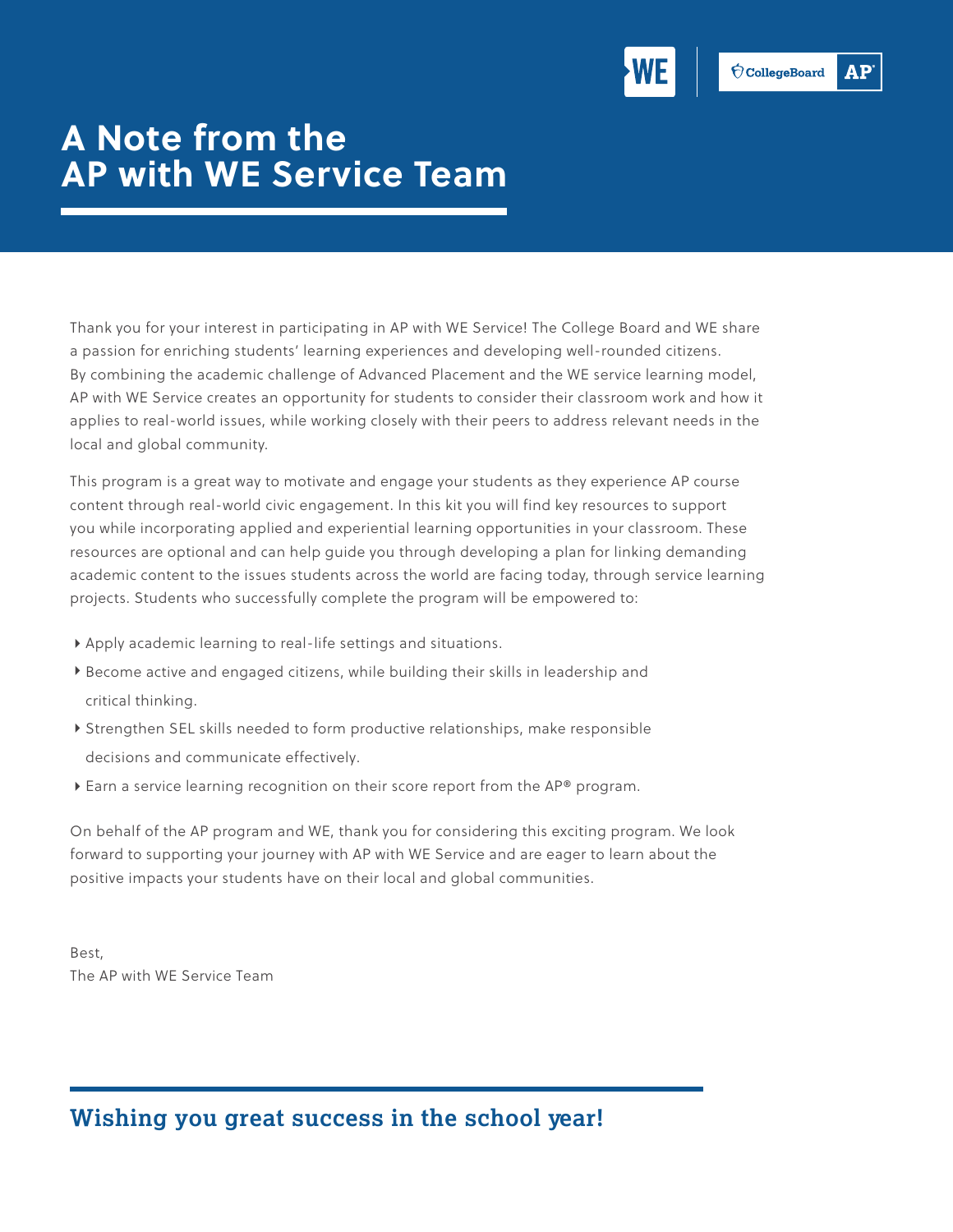

# **AP® with WE Service**

**Implementation Guide** 

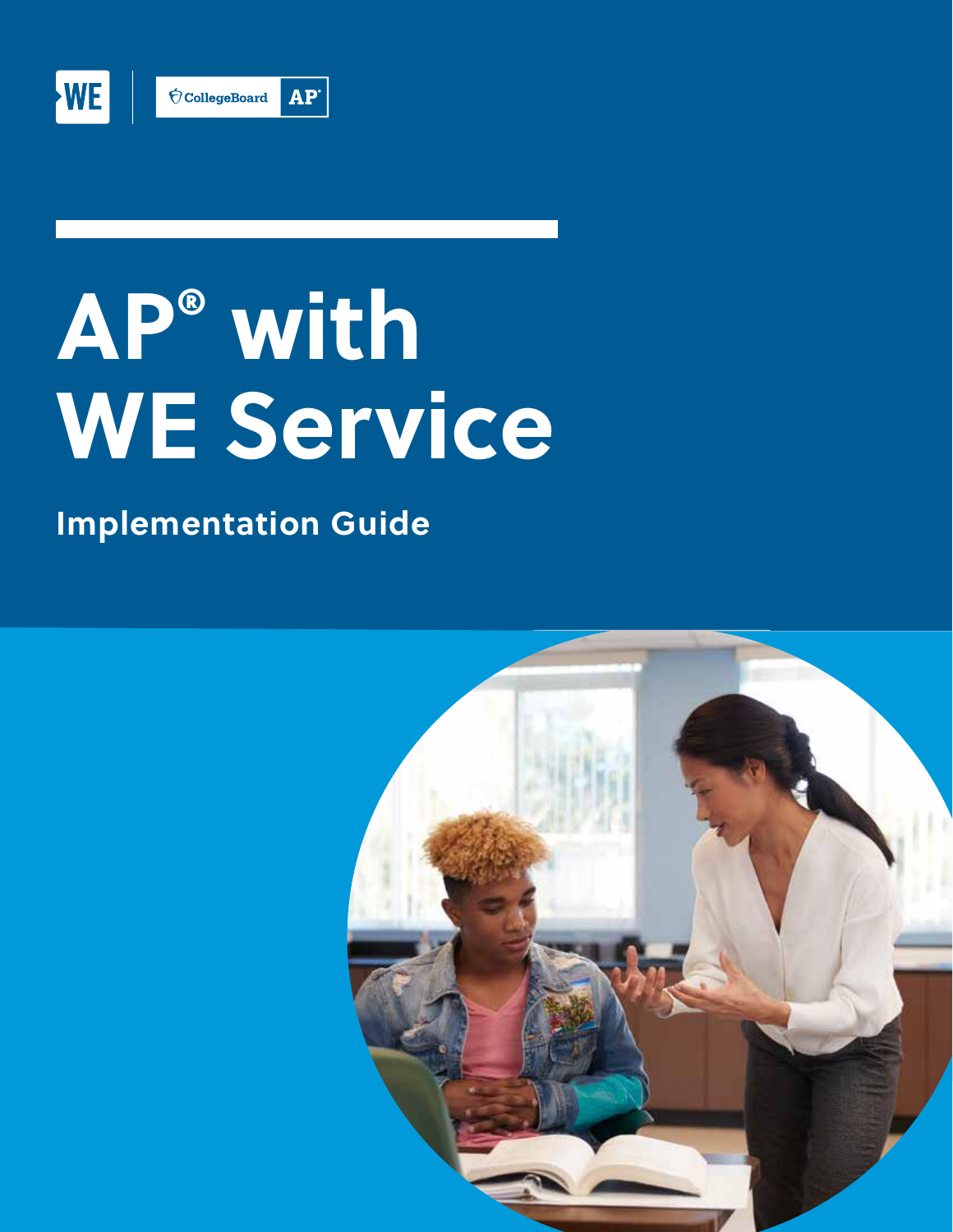"Education is the most powerful weapon which you can use to change the world." — Nelson Mandela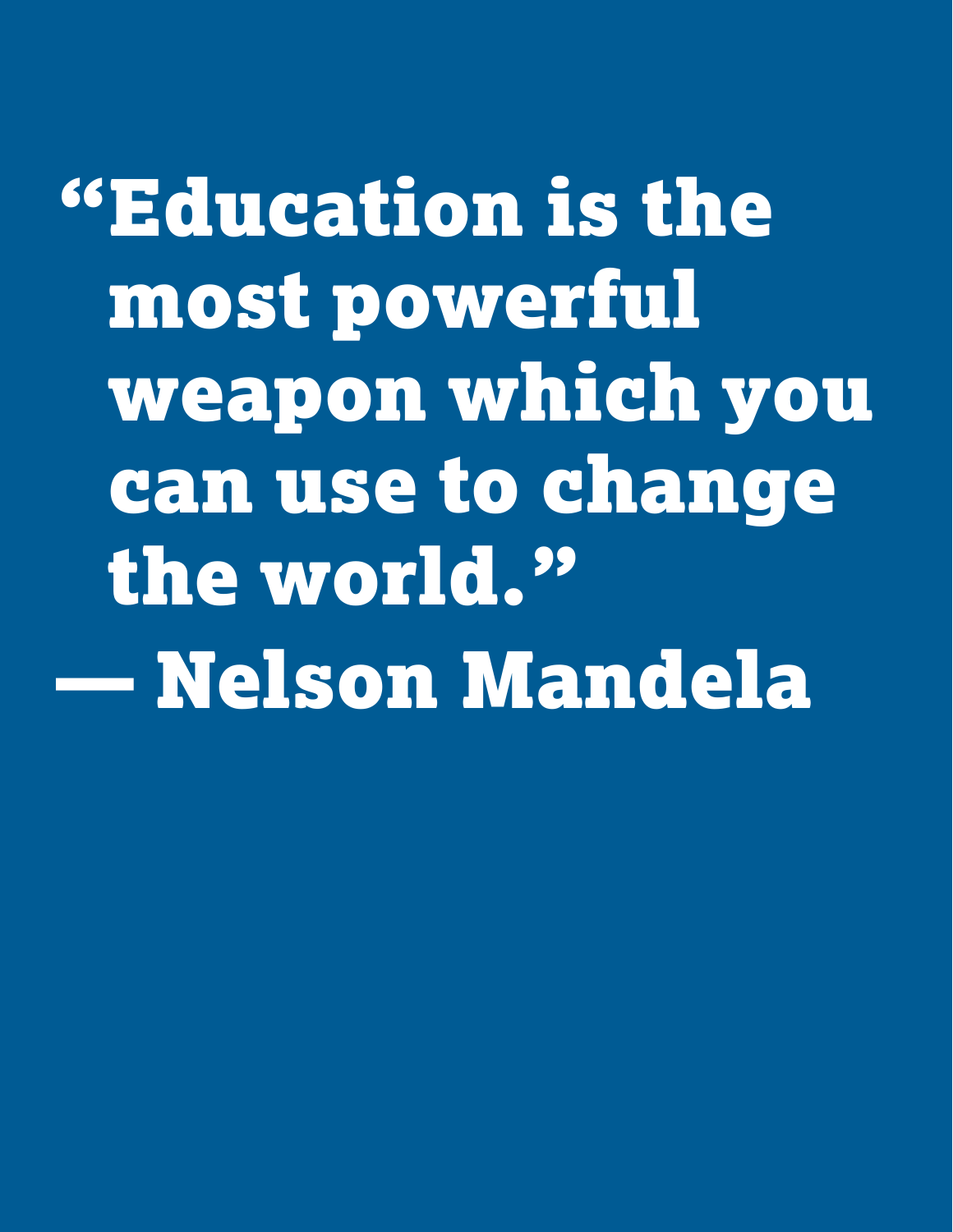## **A Guide to the Program**



**AP**  $\bigcirc$  CollegeBoard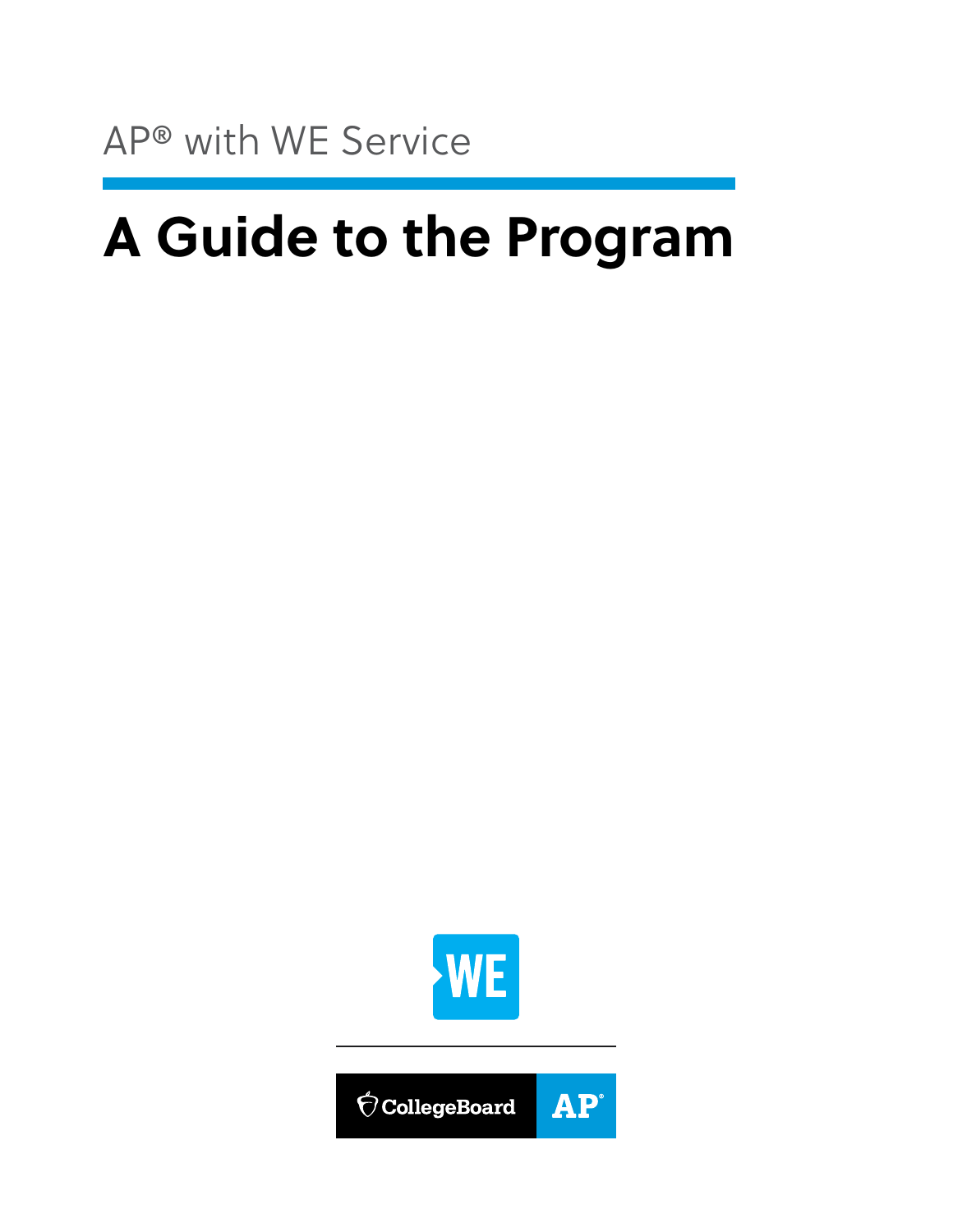## **Program Model**

#### **AP with WE Service Experience**

 both locally and globally and plan a service project to address these issues. AP with WE Service supplies a structure, guidance, and resources to AP teachers who integrate service learning into any AP course to help translate classroom learning into hands-on problem solving. The program helps teachers and students explore issues

Following the four parts below, students define what form their service will take, apply the content and skills they have learned in their AP course to carry out a service learning project that they're passionate about, and earn the AP with WE Service Recognition.

#### **Part 1: Investigate and Learn**

Students explore issues related to a real-world challenge or opportunity within the context of their AP course.

Students develop a plan to implement their service learning project, including one local and one global action.

**Part 2: Action Plan** 

**Part 3: Take Action Students** implement their action plan.

#### **Part 4: Report and Celebrate**

Students gather artifacts to highlight their project and may showcase their learning.

#### **Record and Reflect**

Students maintain a log of activities and complete written reflections throughout their project.

#### **AP with WE Service Recognition**

Students who complete Parts 1–4 and sit for their AP Exam in that course are eligible to earn the AP with WE Service Recognition. The recognition is earned by meeting the expectations outlined in the Recognition Rubric, and being scored by their teacher in the AP Digital Portfolio. Available on students' official AP Score Reports, this recognition will be seen by colleges and universities that students have submitted their scores to. The AP with WE Service Recognition shows higher education institutions that students are not only committed to academic excellence but also showcase a sense of responsibility to their communities.

#### **Student Success**

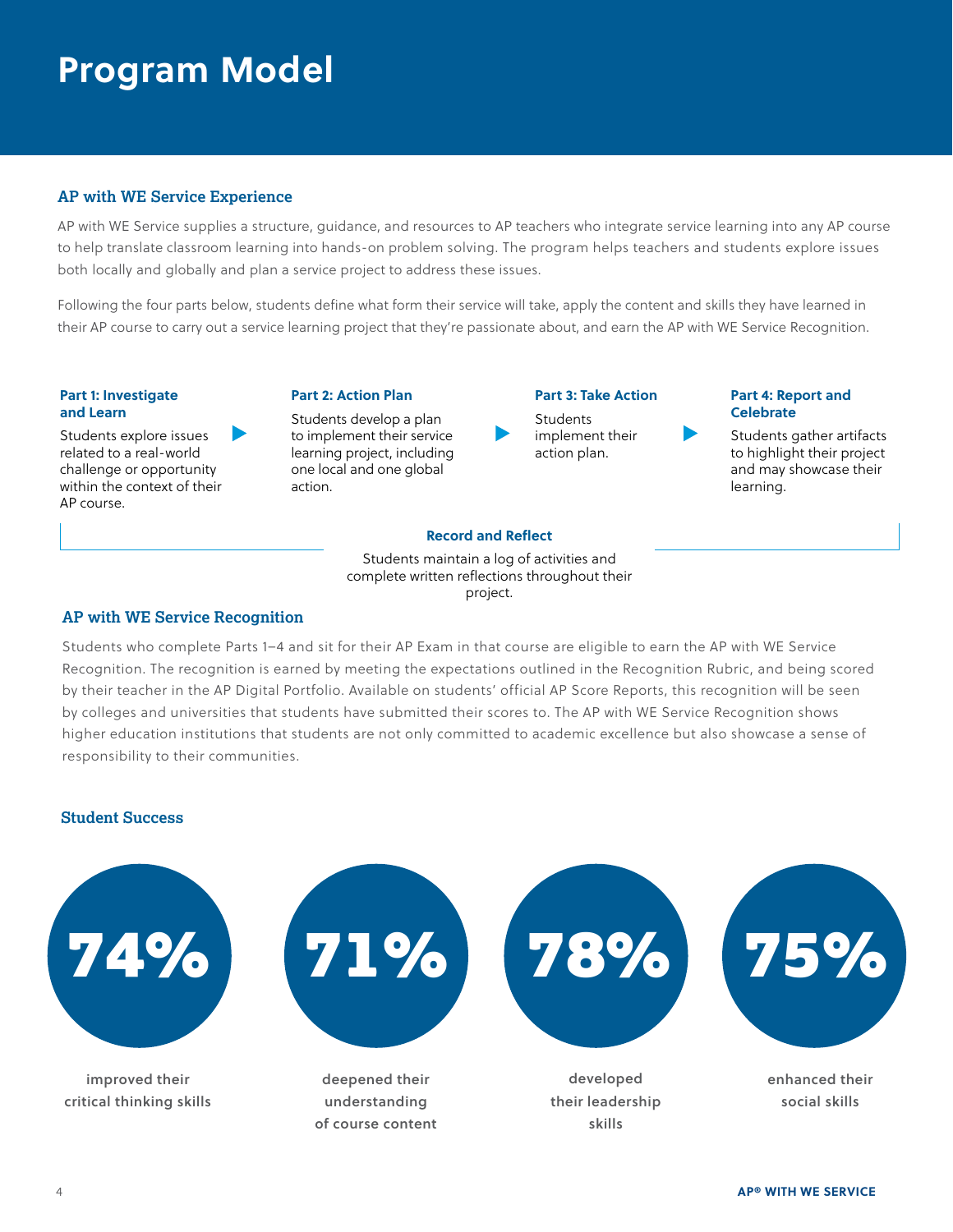## **Year at a Glance**

 Below you'll find the suggested outline for how to structure your participation in AP with WE Service. Implementation is meant to be flexible and can look different for each teacher, depending on classroom structure and requirements.

#### **Summer**

- □ Submit your Authorization Form: **[collegeboard.org/apwe-participate](http://collegeboard.org/apwe-participate)**.
- Review the Recognition Rubric to understand key expectations of your students.
- □ Watch the AP with WE Service Informational Session.
- Select a teaching module and create a pacing guide. Modules can be found on our website: **[collegeboard.org/](http://collegeboard.org/apwe-modules)  [apwe-modules](http://collegeboard.org/apwe-modules)**.
- $\Box$  Join the Online Teacher Community to engage with AP with WE Service teachers across the world: **[apcommunity.collegeboard.org/web/apwithweorg](http://apcommunity.collegeboard.org/web/apwithweorg)**.
- $\Box$  Review the Program Guide for optional classroom activities not included in the modules: **[apcentral.collegeboard.org/pdf/program-guide.pdf](https://apcentral.collegeboard.org/pdf/program-guide.pdf)**.

#### **Fall**

- $\Box$  Introduce the program to your class: Identify regular checkpoints to help students stay on track.
- $\Box$  Begin implementing the program with Part 1: Investigate and Learn.
- $\square$  Guide students as they design their service projects with Part 2: Action Planning.

#### **Winter**

- Access the AP Digital Portfolio: Instructions for access will be distributed each Fall. You can review the Teacher User Guide at: **[collegeboard.org/apwe-resources](http://collegeboard.org/apwe-resources)**.
- $\Box$  Guide students as they begin their service projects and participate in Part 3: Take Action.
- Use the teacher implementation videos (**[collegboard.org/apwe-videos](http://collegboard.org/apwe-videos)**) to address implementation challenges and help students stay motivated and engaged.

#### **Spring**

- $\Box$  Guide students as they wrap up their work and develop their service portfolio in Part 4: Report and Celebrate.
- $\Box$  Determine how your students will showcase their work.
- $\square$  Plan a celebration (optional).
- $\square$  Score students in the digital portfolio by June 30th.
- $\Box$  Provide feedback on your AP with WE Service experience by taking the end-of-year survey.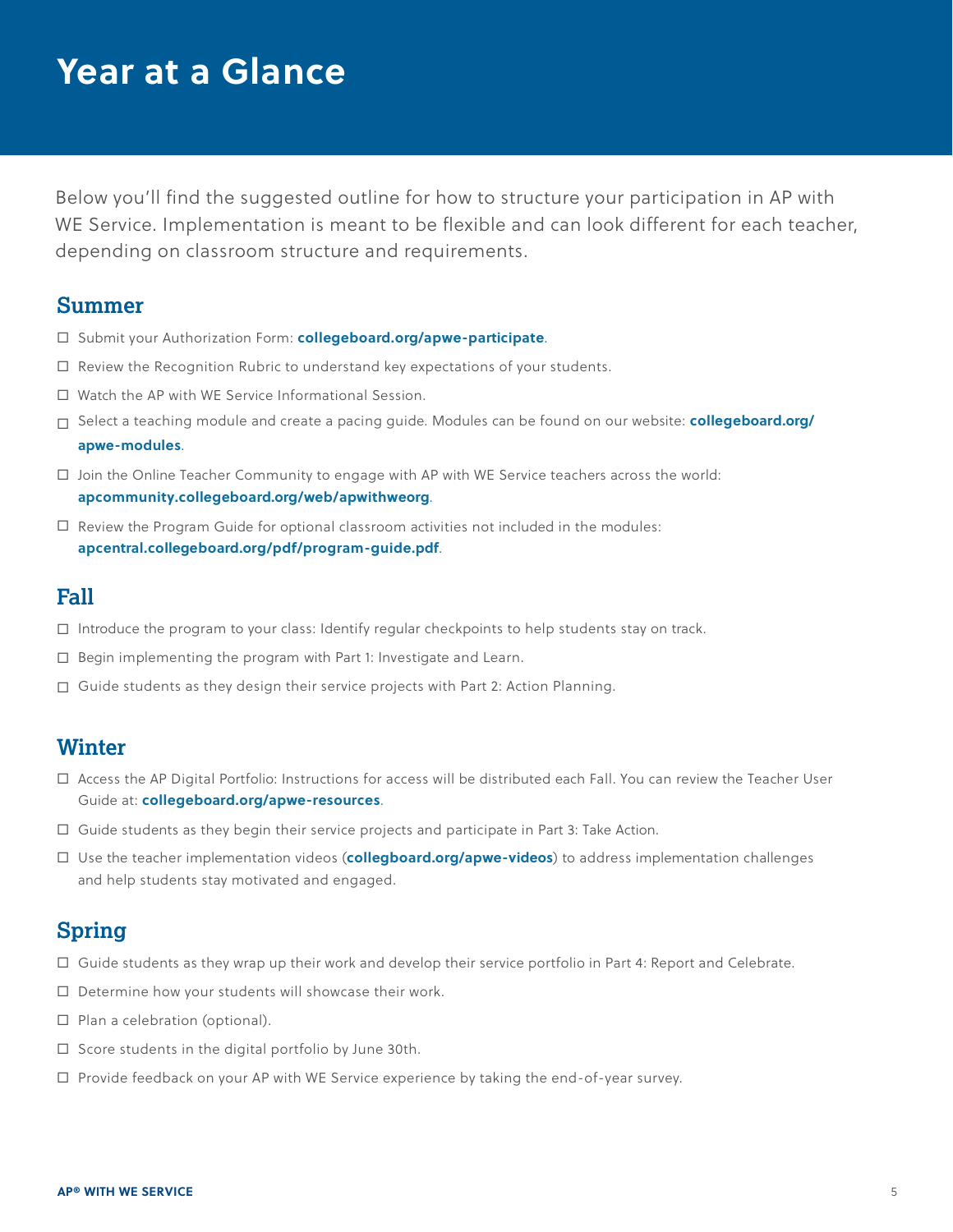## **Service Topics**

#### **What Social Issues Can You Explore in Your Course?**

Through AP with WE Service, students will explore issues that people face around the world each day. The topics identified below are meant to be a starting point for deciding what issues can be explored in your classroom.

AP with WE Service is designed to be flexible and this list is not meant to be exhaustive. We encourage you to select a topic that is important to you and your students. We've also built out modules to specifically work within the curriculum of certain courses. Find our library of all modules here: **[collegeboard.org/apwe-modules](http://collegeboard.org/apwe-modules)**.

Have an idea that isn't listed below? Share what you're exploring in your classroom with us at **[apwe@collegeboard.org](mailto:apwe@collegeboard.org)**.

#### **Arts:**

- Home and Displacement
- Changes in the Natural Environment
- Access to Universal Human Rights
- Promoting Diversity and Inclusion
- Preserving Historical Landmarks

#### **English:**

- Access to Literacy
- **Access to Government Resources**
- Civil Rights
- Loss of Tribal Languages
- ▶ Climate Change and Politics

#### **History and Social Sciences:**

- Effects of Civic Disengagement
- ▶ Effects of Social Entrepreneurship
- Food Insecurity and Hunger
- Gender Equality
- Access to Economic Opportunity

#### **Math & Computer Science:**

- ▶ Effects of Racial Bias
- Access to Health Care
- Digital Accessibility
- Effects of Distracted Driving
- Effects of Artificial Intelligence

#### **Sciences:**

- ▶ Access to Clean Water
- **Loss of Biodiversity**
- Promoting Sustainable Solutions
- Exploring Bioethics
- Effects of Pollution

#### **World Languages and Cultures:**

- ▶ Effects of Globalization
- Poverty and Effects on Education
- Access to Multilingual Resources
- Effects of Immigration
- ▶ Voter Participation Among Minorities

#### **Course Specific Modules:**

**2D Art and Design** • Home and Displacement • Natural Environments

**Chemistry** • Access to Clean Water • Incorporating Green Chemistry

**Computer Science A** • Access to Education • Access to Health Care

**Computer Science Principles** • Food Insecurity and Hunger • Accessibility

**Environmental Science** • Access to Clean Water • Loss of Biodiversity

**European History** • Access to Education • Comparing Causes and Effects of Poverty Over Time

**Human Geography** • Access to Health Care • Food Insecurity and Hunger

#### **Spanish Language and Culture**

- Changes in the Natural Environment
- Poverty and Effects on Education

**U.S. Government and Politics** • Using Politics to Improve Participation in Elections • Using Politics to Address Topics in Federalism

For more information on selecting a topic, head to **[collegeboard.org/apwe-resources](http://collegeboard.org/apwe-resources)**.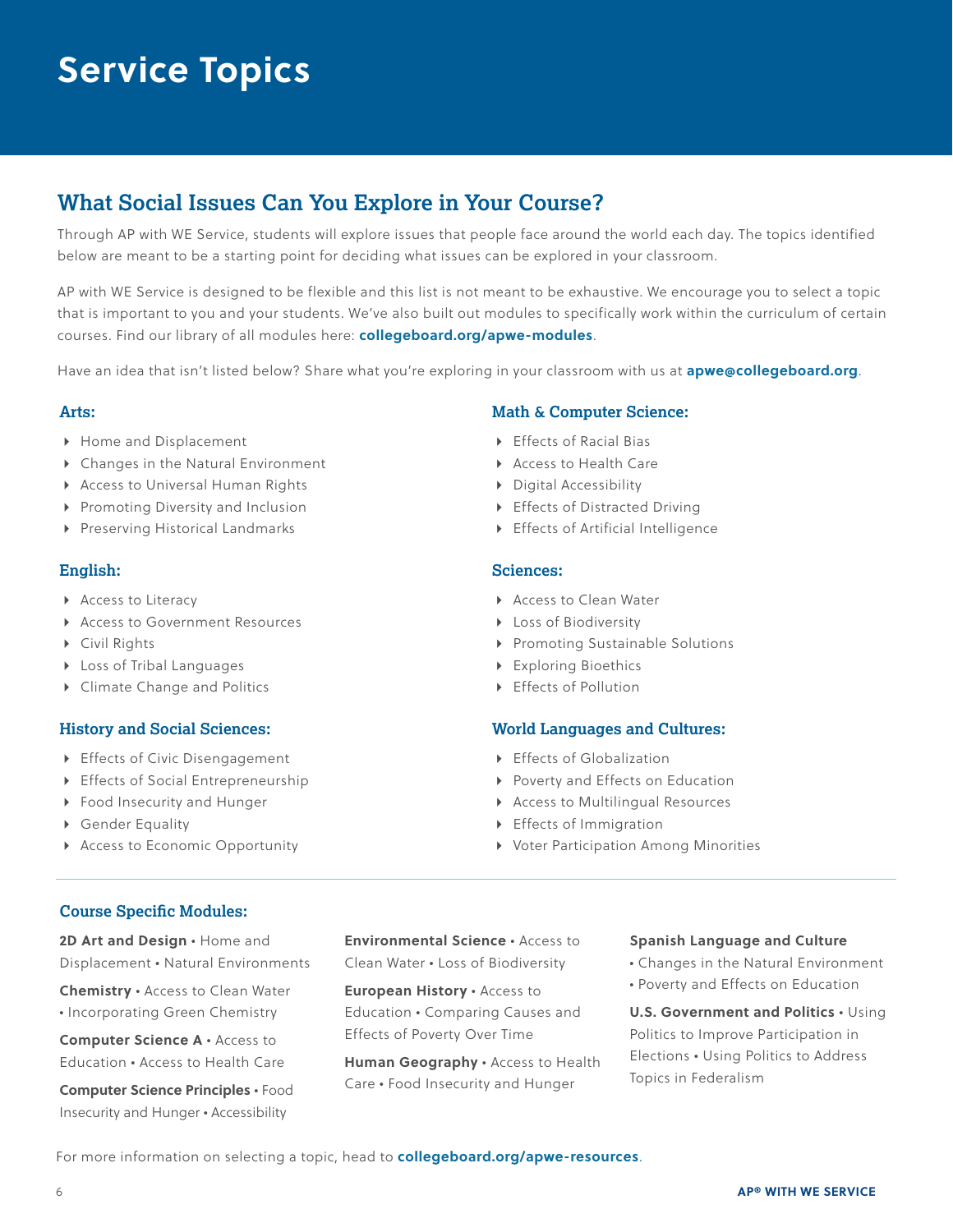## **Project Examples**

To help you understand how social issues translate into actionable service learning projects, we've provided examples below. You can also gain additional implementation tips in our videos here: **[collegeboard.org/apwe-videos](http://collegeboard.org/apwe-videos)**.

#### **AP® European History: Comparing Causes and Effects of Poverty Over Time**

Students set up a donation center for people in their community to access donated furniture and household items. They had a storage unit donated from a local business and created a database to track donated items. Students then shared the database with district social workers, who arranged pick-ups for families in need.

#### **AP® Statistics: Home and Displacement**

Students partnered with a local organization in Austin, Texas, that focuses on the needs and betterment of the local homeless community, and operates with the model "Community First." The students developed a survey and set out to answer the question, "Does a lack of community cause homelessness?" Through face-to-face surveying in a community the organization built, students were able to collect and analyze data to help confirm the effectiveness of their model. As the culmination of their project, students developed a presentation and presented their findings to representatives from the organization.

#### **AP® Environmental Science: Access to Clean Water**

Students researched Water for Empowerment, a global organization that empowers girls and women to build healthy futures through clean water initiatives. The class decided to host a "Bucket Challenge" to raise money for Water for Empowerment. This involved placing buckets in a few different teachers' classrooms, and inviting students and teachers to drop in coins throughout a two week period. The teacher with the most money in their bucket at the end had to stand under the emergency shower in the science room and get soaked.

#### **AP® Computer Science A: Access to Health Care**

A student created an app designed for people who deal with anxiety and panic attacks. The app allows users to notify others about their attack and the type of help they need, if any, since anxiety and panic attacks can affect a person's ability to communicate effectively.

#### **AP® Microeconomics: Poverty and Effects on Education**

Students investigated the socioeconomic disparities within their schools and communities to understand the relationship between socioeconomic status and behavior in the classroom. These students then established a relationship with their primary school teachers and created a mentorship program for behaviorally challenged students. Alongside an impactful direct service project, the AP with WE Service class also raised awareness within their community about the effects of generational poverty and held fundraisers that benefited the WE Schools program.

#### **AP® Human Geography: Food Insecurity and Hunger**

Students tackled a few different local projects to combat food insecurity and hunger in their own community. First, they organized a food drive at their school to collect nonperishable foods, which were donated to a local food bank. Then, students provided hands-on service by helping to package and serve food at the Tabernacle of Faith food pantry. Finally, the class visited the closest elementary school and taught a 4th grade class about food insecurity in their community, and the importance of choosing healthy food options. They brought soil and tomato seeds, so that each student could pot their own tomato plant.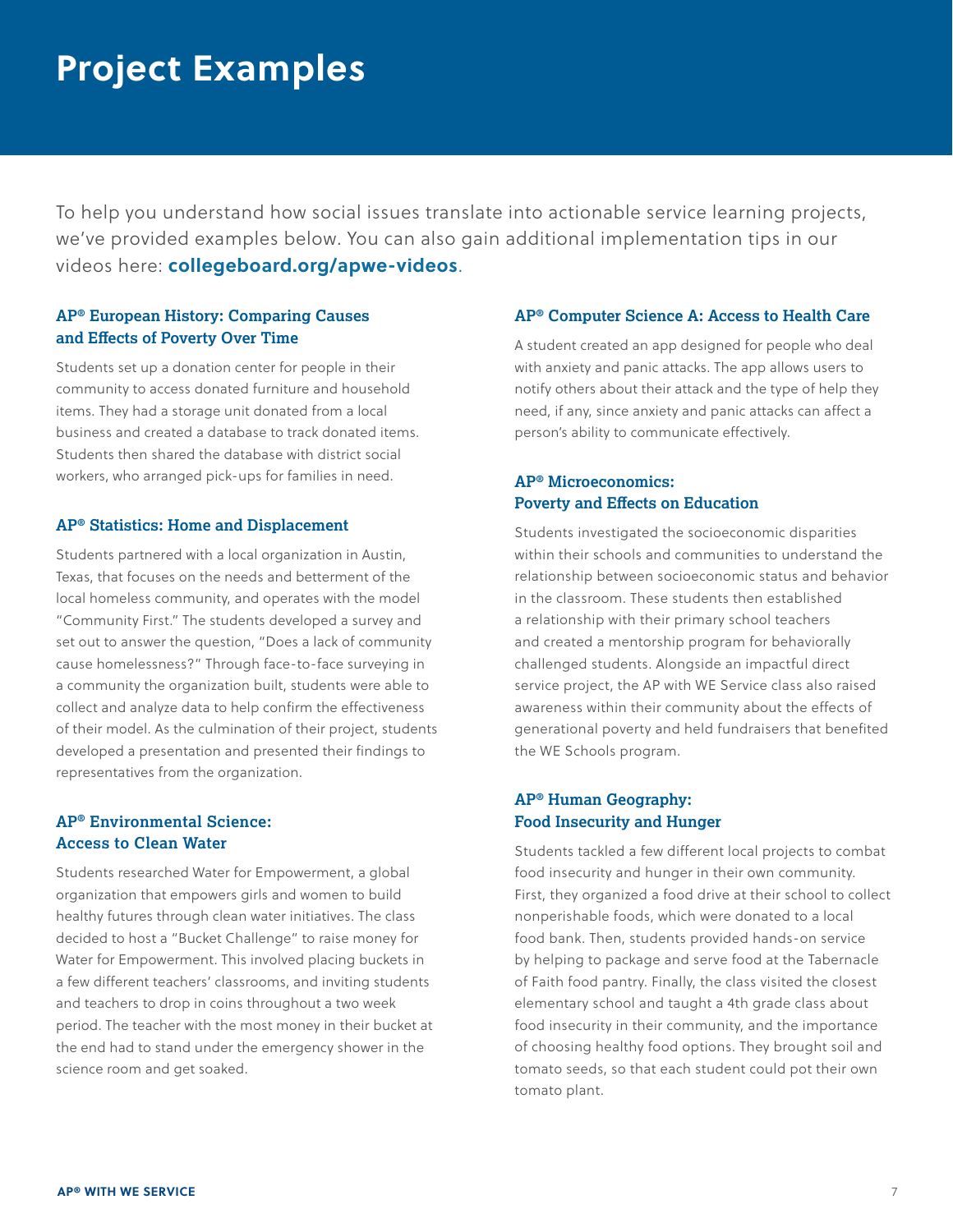## **Program Resources**

AP with WE Service provides the structure and resources for AP teachers who integrate service learning into their courses. The three resources highlighted below will serve as your main source of guidance throughout your implementation. AP with WE Service teachers participate in diverse classroom structures—these activities and materials are meant to provide the flexibility to introduce service learning in your class most effectively.

| <b>Key Resources</b>                                                                                                                                                                        |                                                                                                                                                                                             |                                                                                                                                                                    |  |  |
|---------------------------------------------------------------------------------------------------------------------------------------------------------------------------------------------|---------------------------------------------------------------------------------------------------------------------------------------------------------------------------------------------|--------------------------------------------------------------------------------------------------------------------------------------------------------------------|--|--|
| <b>Teaching Modules</b>                                                                                                                                                                     | <b>Program Guide</b>                                                                                                                                                                        | <b>Implementation Resources</b>                                                                                                                                    |  |  |
| Modules that guide teachers in<br>determining an actionable topic that<br>fits their AP course and incorporating<br>WE's service learning framework and<br>resources into their curriculum. | A comprehensive guide that highlights<br>additional resources and activities to<br>complement the activities laid out in<br>the teaching modules to help meet<br>the needs of all students. | Additional resources to aid in<br>implementation such as the<br>recognition rubric, communications<br>toolkit, library of videos, and online<br>teacher community. |  |  |
| collegeboard.org/apwe-modules                                                                                                                                                               | apcentral.collegeboard.org/pdf/<br>program-guide.pdf                                                                                                                                        | apcentral.collegeboard.org/<br>courses/collaborations-with-ap/<br>ap-we-service/teacher-resources/<br>implementation-resources                                     |  |  |

#### **The activities below are a sampling of the additional classroom supports you'll find in the the Program Guide:**

| ⊕ | Finding Passion with the Issue Compass: Help             |
|---|----------------------------------------------------------|
|   | students to brainstorm a list of local and global issues |
|   | and to share their thoughts, opinions, and analyses of   |
|   | these issues.                                            |



| Networking-Graphic Organizer: Helps students          |  |
|-------------------------------------------------------|--|
| define and put together a list of all the people with |  |
| whom they will need to connect at various points      |  |
| throughout their project.                             |  |

| ٠<br>۲<br>۰<br>÷ |  |
|------------------|--|

**Creating an Elevator Pitch:** Students will learn how to develop their key messaging and focus points, to support them as they seek people's support or educate others.

**Four Leadership Styles:** Every student can be a leader within their action team. This activity helps young people to understand and value different kinds of leadership, and to discover their own strengths and challenges as a leader, which they can then apply to their teamwork.

**Drafting a Team Contract:** Help students create a team contract that will help to identify and establish group norms, including a plan and process for conflict resolution.

**Creating Surveys and Feedback Forms:** Guides students in creating their own surveys or feedback forms to collect data and report on the outcomes of their service projects.

**Identifying and Sequencing Tasks:** Helps students 囮 think about each task in their action plan and how to plot each one out as an actionable step in their timeline.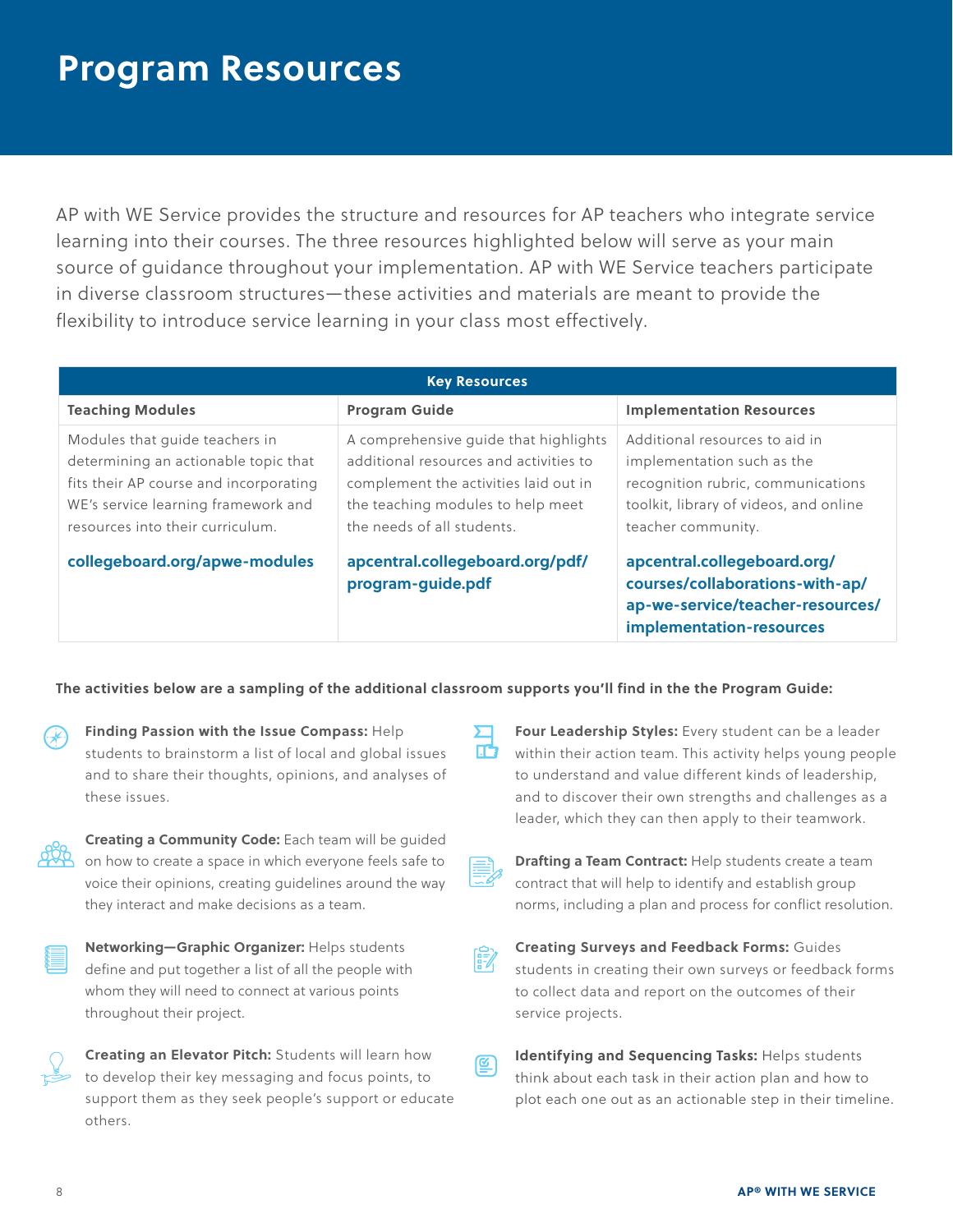## **Teacher Tips**



Here are some tips our teachers have learned along the way that will help with implementation:

- **Start early!** Introducing the program at the beginning of the school year and setting clear and realistic milestones with students helps gain buy-in.
- **AP with WE Service is flexible.** The instructional resources and activities provided are great assets for implementation, but many teachers have activities that may already fit their chosen issue. Teachers are encouraged to modify and adapt the program to fit their classroom.
- **Management is easier if the entire class participates.** Students can work in groups or individually, but do have the option to not participate without penalty.
- **Take advantage of the available program resources at [collegeboard.org/apwe-resources:](http://collegeboard.org/apwe-resources)** 
	- Program Guide
	- Videos featuring experienced AP with WE Service
	- **Teachers Webinars**
	- AP with WE Service Teacher Community
- **Share the AP with WE Service Recognition Rubric with your students** so they know exactly what the expectations are for their projects—just like you would for the AP exam.
- **Arrange a celebration day or showcase early on.** Having a real date to work toward helps students stay motivated.
- **Build relationships with community partners.** Creating partnerships with local organizations is a great way to grow impact year over year.
- **Have students share the program information flyer in our [Communications Toolkit](https://apcentral.collegeboard.org/courses/collaborations-with-ap/ap-we-service/teacher-resources/toolkit) on the AP with WE Service website with their parents.** Parental support can be key in keeping students engaged outside the classroom.
- **Watch testimonials and profiles on [WE.org](http://WE.org) with your students**. Seeing youth their age making a difference in their community can help motivate students in a way that is relatable for them.
- **Recognize students' efforts often!** Feeling seen and knowing that the time and energy being put into their projects is being recognized are important to keeping students continually engaged throughout the year. Tweet or post about your projects using #APWEServe.
- **Have students submit their work in the AP Digital Portfolio.** This step is optional for program completion, but requiring work to be uploaded to the digital portfolio helps hold students accountable and teachers find it easier to manage student work. Remember, students are not penalized if they choose not to or are unable to participate in AP with WE Service.
- **Have fun!** Service learning is an innovative way to engage students in AP coursework. Classrooms and schools across the world are structured differently and AP with WE Service is meant to be a flexible program that engages students academically and civically while rewarding them for the positive impact they have on their communities.
- **We're here to help!** Reach out to us at **[apwe@collegeboard.org](mailto:apwe@collegeboard.org)** with questions, ideas, or what your students are working on in your classroom.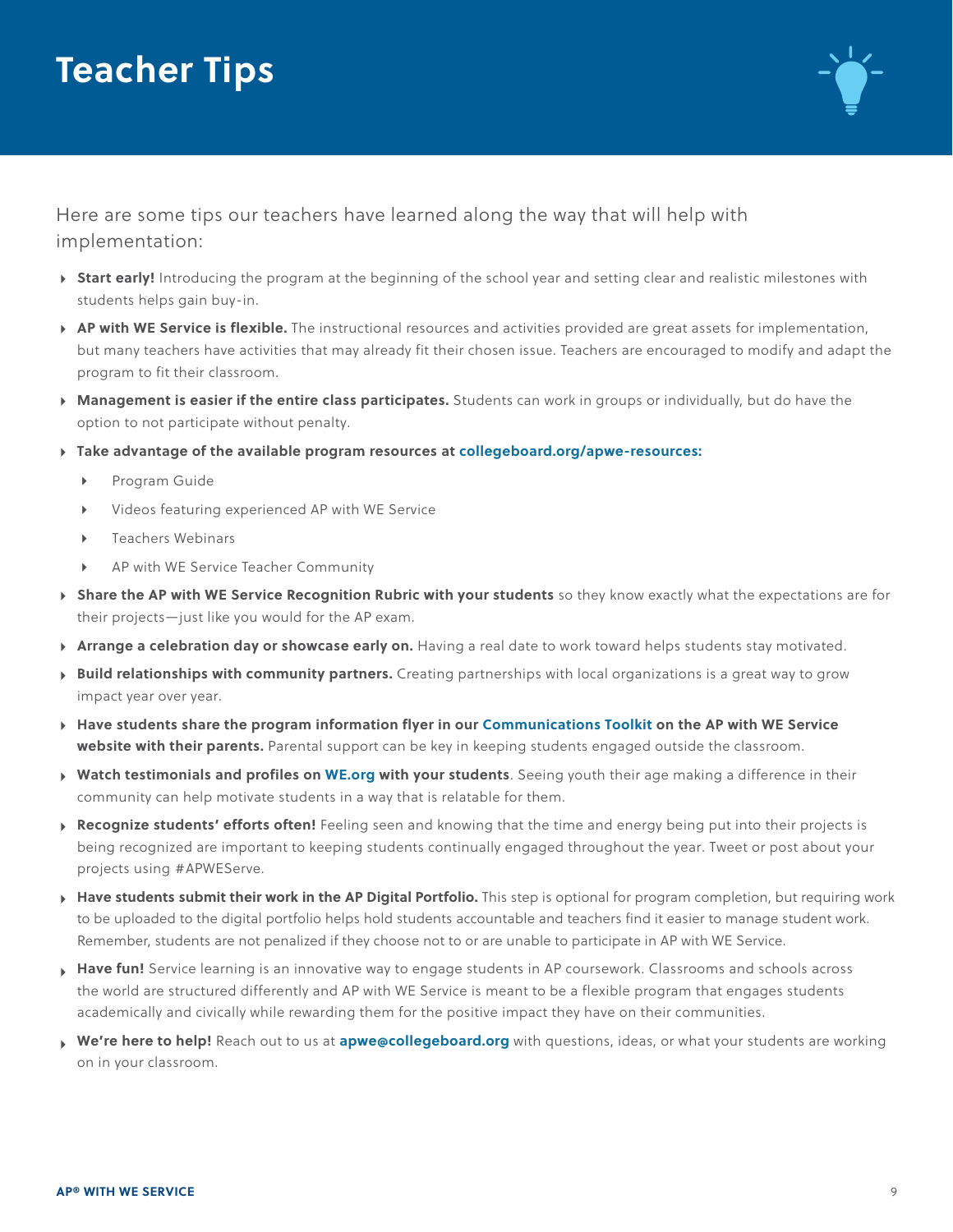# **Teachers are overwhelmingly pleased with their participation in AP with WE Service**

88%

would sign up to teach AP with WE Service again



found it managable to assist designing student projects



would recommend AP with WE Service to other teachers

### **AP with WE Service has been proven to benefit students and teachers alike**

Nearly every student developed a passion for the service project... It allowed most of them to dig deeper into the content of the AP course and develop a richer understanding of issues relevant to the course.

— David Hong, AP Environmental Science Teacher

 curriculum in a way that encourages students to think I believe the program integrates service into the beyond themselves.… I gained much more from the course that I would have without the service learning aspect.

— Kelly Yi, AP Studio Art: 2D Design Student

Are you ready to enhance students' understanding of course content and skills while developing a lasting commitment to their local and global community? Submit your authorization form today at **[collegeboard.org/apwe-participate](http://collegeboard.org/apwe-participate).**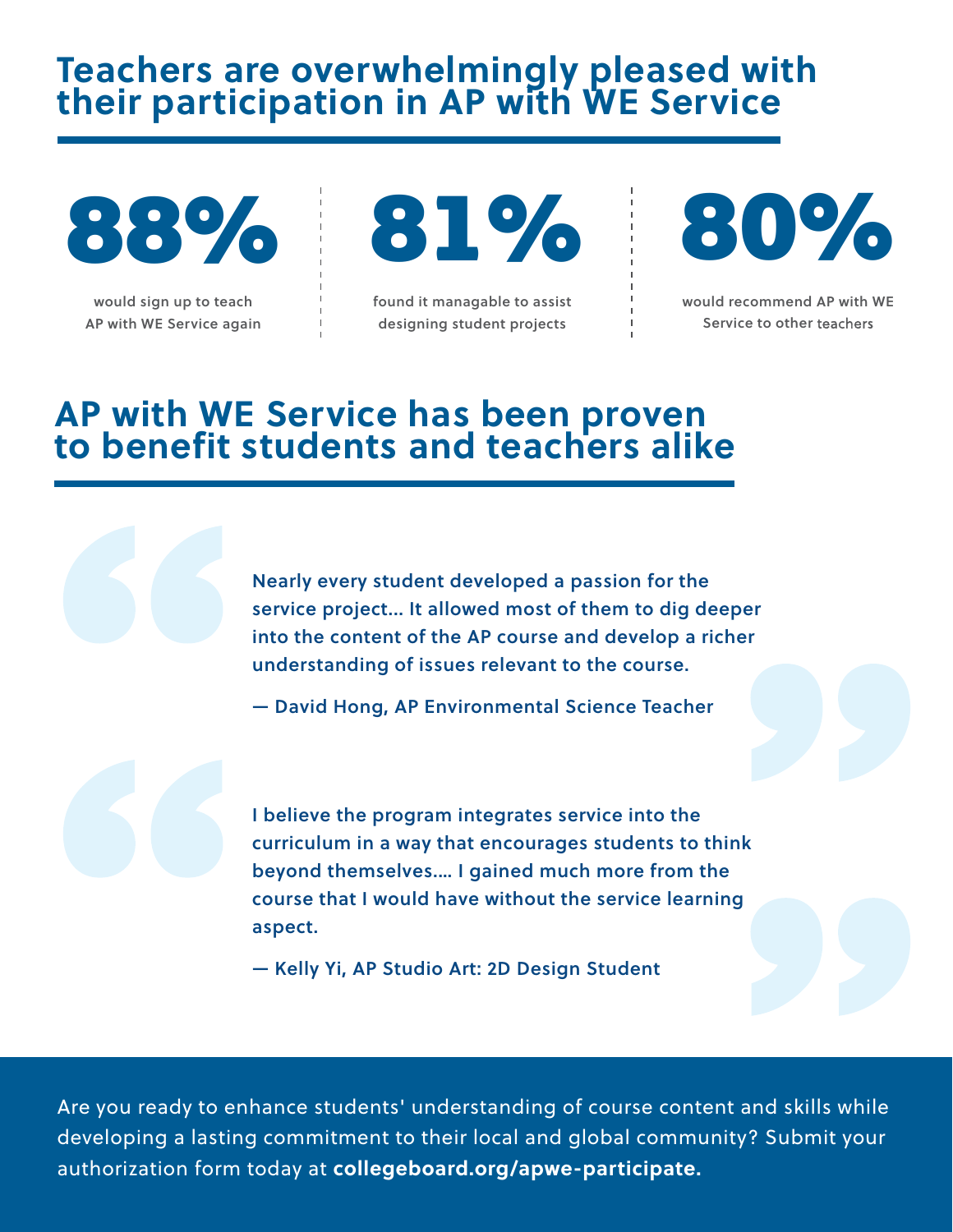

#### **Dear Student,**

 Thank you for taking part in the AP with WE Service program! You're joining a network of students from around the world who are making positive impacts on their local and global communities.

Use this guide as you think about service learning and your approach to your project.

#### **What Is Service Learning?**

 Service learning allows you to apply what you're learning in the classroom in a real world setting to solve problems in your local communities and beyond. Through the AP with WE Service program, you can make a positive impact on the world around you with what you've learned in your AP course.

#### **Why Participate in AP with WE Service Courses?**

AP with WE Service students say that it helps them

- **D** Apply what they're learning in the classroom to real-life settings and situations
- **D** Enhance skills necessary for college, such as leadership skills, critical-thinking abilities, and communication skills
- the AP with WE Service Recognition to their transcript **D** Demonstrate their commitment to civic engagement by adding
- **D** Work with classmates to make a positive impact on local, national, and global communities

#### **Benefits of Service Learning**

- **D** Learn about your community
- **D** Practice skills that you'll use in college and beyond
- **D** See how your voice can make an impact today
- D Connect with others while designing your project
- **D** Understand how what you're learning in class links to your community and the world
- **D** Spend time at school doing good while you learn

## **10,000+**

 students have participated in AP with WE Service

**8,500** 



 students have earned the AP with WE Service **Recognition** 



 with AP with WE Service colleges and universities have received score reports **Recognitions** 

 "In school we are used to learning about issues in class, but with WE I was able to actually apply what I learn to my community. I had always had an interest in humanitarian work, and this program cemented my aspirations to work in International Development."

Marisa, Student, AP® Environmental Science

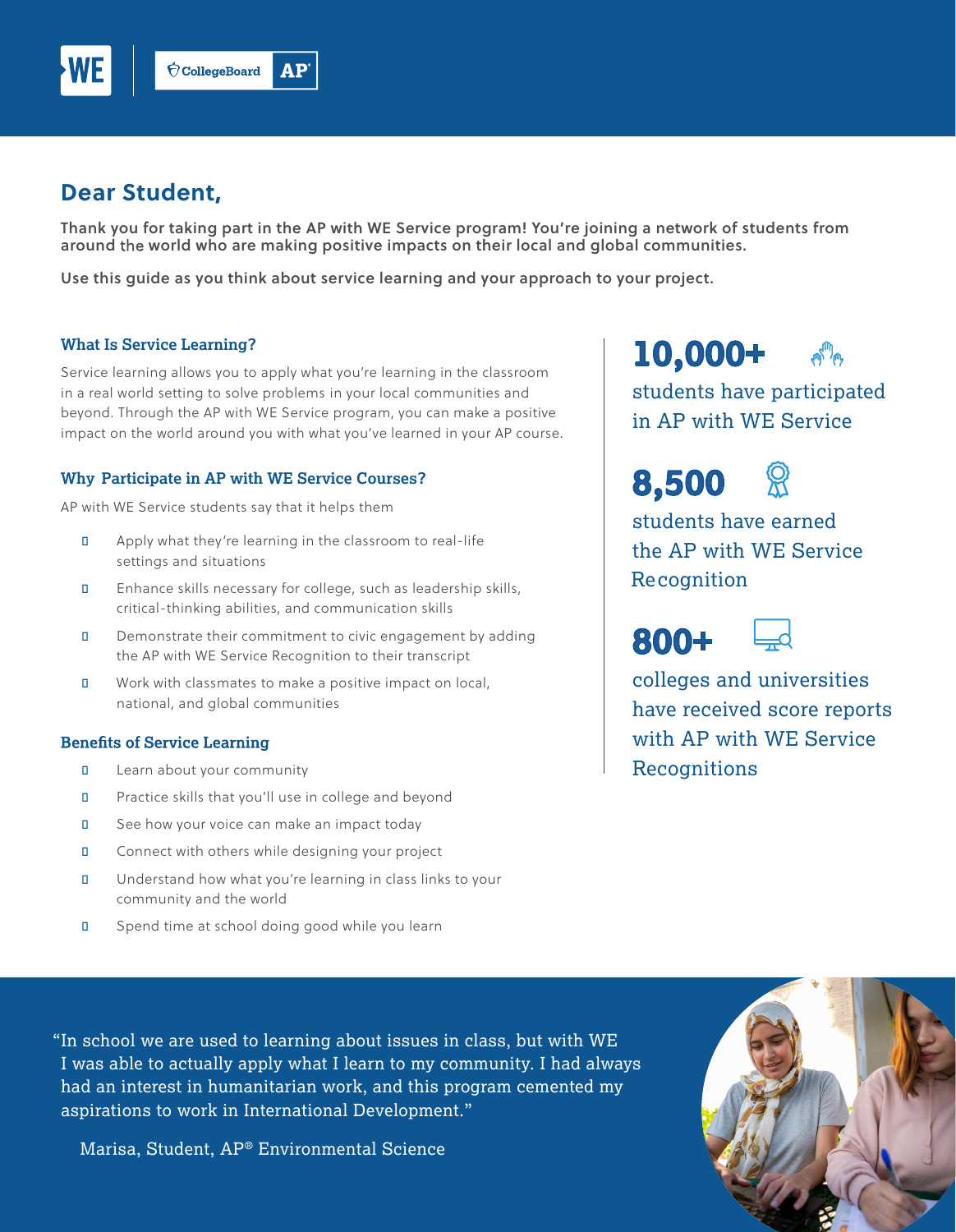#### **Student Project Ideas**

 Check out what other AP with WE Service students have done to make the world a better place! Need some inspiration for your local and global service projects?

#### **AP® European History**

- **D** Study barriers to education and ways that people have overcome them throughout history. Help others overcome barriers to education by reading buddy program through a local elementary school and motivating others to get involved.
- Think of ways you can tackle poverty in your own community � Learn how poverty affects education in your community by doing a Needs Assessment and connecting with local ■ Learn about the causes and effects of poverty over time and how responses to poverty have shaped people's actions. organizations already embedded in this work.

#### **AP® Environmental Science**

- D Define the criteria for clean water and reasonable access, assess your own access to clean water, and learn about awareness by must travel to access water. Tie this event to a fundraiser to increase access to water in other communities. purification, conservation, and sustainability. Increase walk, where they emulate the experience of families who
- **D** Extend what you are learning about the environment to help businesses reduce their ecological impact. Research and create business plans for local restaurants to increase their organics recycling, or encourage students to start composting at home. Consult with an expert to learn how to compost effectively and safely.

#### **AP® Human Geography**

- natural environment? Research the positive and negative impacts of agriculture and present your findings to raise ■ How has the development of agriculture altered the awareness, or educate others about different types of farms, the farm-to-table movement, and sustainability.
- **D** Learn how access to health care affects population and demographic issues. Help others increase access to health care by organizing a donation drive of personal care and hygiene items.

#### **AP® Spanish Language and Culture**

- D Learn how changes in the environment affect local and global communities. Research projects include comparing presenting your findings, then finding ways to spread environmental topics (carbon footprint, recycling, water quality, etc.) in Spanish-speaking communities and awareness about the positive ways those communities are already addressing environmental issues.
- tackling it. Partner with global organizations already and communities in the Spanish-speaking world. You can address poverty in your own community by raising awareness about the issue and providing resources for addressing the problem.

#### **AP® Statistics**

- D Collect and analyze data in your local community. Through a targeted research project you can assess claims in your community and suggest evidence based solutions.
- You can build on this research by finding local organizations that either need help gathering data or are to help survey residents and understand the underlying issues that lead to homelessness. already tackling the issue you're exploring. Partner with an organization tackling homeless in your community

#### **AP® Computer Science A**

- D Practice app development while investigating causes and effects associated with access to health care or education.
- **D** Partner with another school or community organization that works with children/youth and set up a program where AP students teach younger students about coding or other computer skills.

### **AP® WITH WE SERVICE**

Many of these service project ideas came from our very own AP with WE Service students! Reach out to your teacher if you have questions about specific service projects, and join the conversation or share your experience using #APWEServe.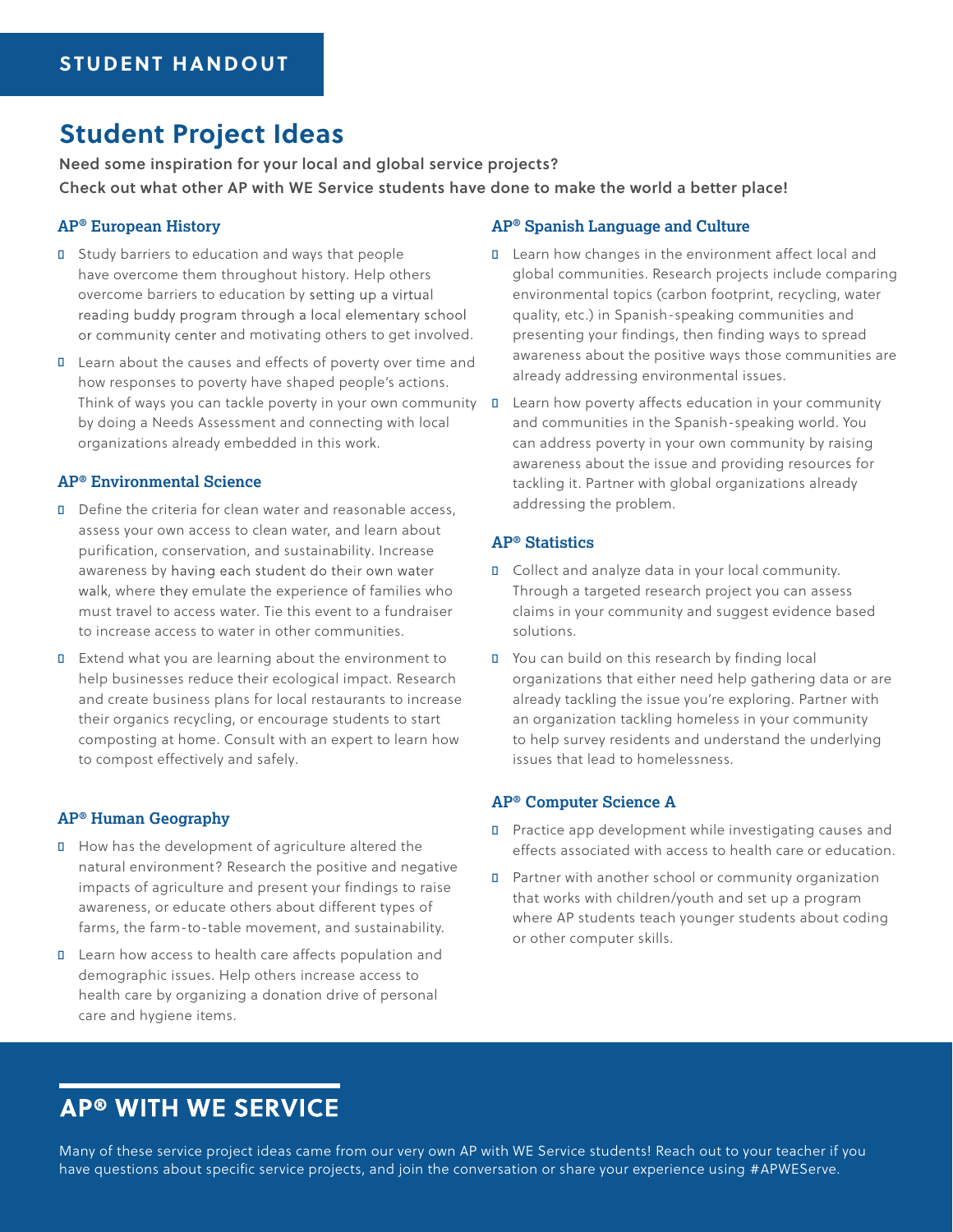

#### $AP<sup>2</sup>$  $\bigcirc$  CollegeBoard

## **Enhancing AP Coursework Through Service Learning**



 AP with WE Service provides students with the opportunity to deepen their understanding of Advanced world issues. In this program, students apply what they learn in their AP course to complete a service learning project. Through service learning—an academic pedagogy distinct from volunteering or participating in community service— students are given focused opportunities to practice and strengthen their skills outside the classroom. Placement® course content and skills through the exploration of real-

 AP with WE Service courses use the same rigorous curriculum framework and exams as traditional AP courses. To enhance the AP course, students investigate a social issue connected to their course content and skills, with the goal of applying their understanding to a local and global service project.

 **"AP with WE thoroughly prepared me for college.… As a freshman, I immediately [sought] out the service learning clubs and volunteer opportunities that my school provided.... AP with WE Service taught me that being selfless is the best way I can make an impact on my college campus."** 

— Aishwarya Palekar, AP with WE Service, Georgia Gwinnett College, Lawrenceville, GA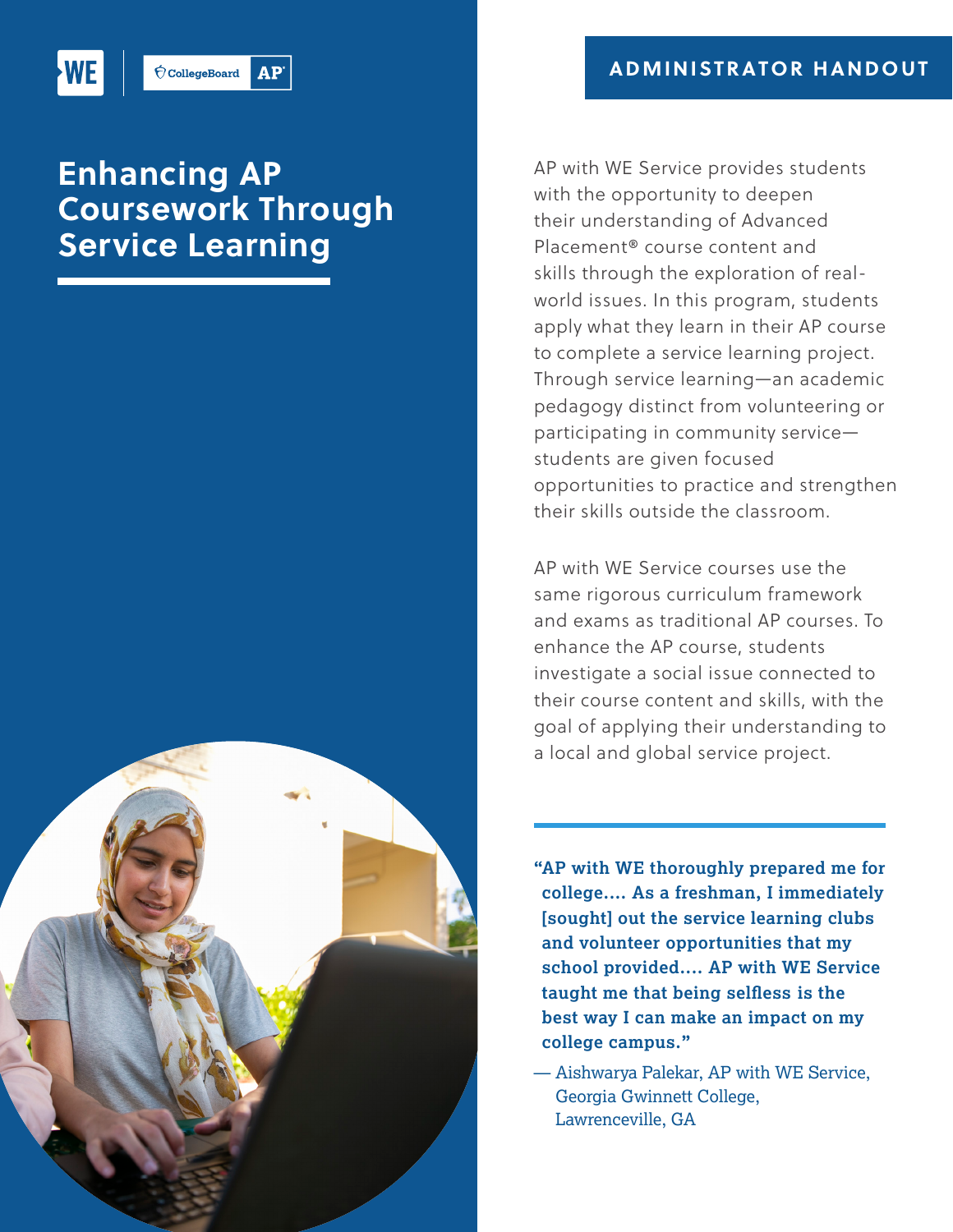#### **The AP with WE Service Experience**

AP with WE Service encourages students to:

- by effectively applying their academic learning outside the Tackle real-life local and global problems that interest them classroom through meaningful and sustained service.
- Build an understanding of their active role and ownership in solving today's problems as they drive change and demonstrate civic responsibility.
- Strengthen SEL skills such as relationship building, self awareness, social awareness and decision making.
- Demonstrate skills for college readiness and success.
	- Communication: They work collaboratively within teams and with community members to research, plan, and execute service projects by expressing opinions, clearly communicating ideas, and defending a position with evidence.
	- Critical thinking and analysis: They complete a needs assessment of the problem, draw conclusions, and evaluate project impact.
	- Leadership: They perform a role within the project team where they own their respective work and present results to community members to motivate further action.

#### **AP with WE Service Recognition on Score Reports**

Students earn the AP with WE Service Recognition on their official score reports sent to colleges and universities by meeting all the requirements in the program rubric and by taking the AP exam in the relevant AP course. Since 2016, more than 10,000 students who have earned the AP with WE Service Recognition have sent score reports to more than 800 colleges and universities. Admissions teams will be seeing the recognition on the Scholar Award section of AP score reports.

#### **How Students Earn the AP with WE Service Recognition**

Inside and outside the classroom, students engage in the following activities:

- Research and investigate an issue relevant to their AP course content and skills
- Conduct analysis of related problems and solutions, and identify a project
- Develop an action plan and complete their project
- Showcase their findings to communicate learnings, impacts, or make future recommendations

Learn more about AP with WE Service and view our Impact Report at: **[collegeboard.org/apwe](https://collegeboard.org/apwe)**.

**"Students should be encouraged to engage in meaningful, sustained community service that is authentically chosen, consistent, and wellstructured, and that provides opportunity for reflection both individually and with peers and adults. The college admissions process should value this kind of service."** 

— Turning the Tide: Inspiring Concern for Others and the Common Good Through College Admissions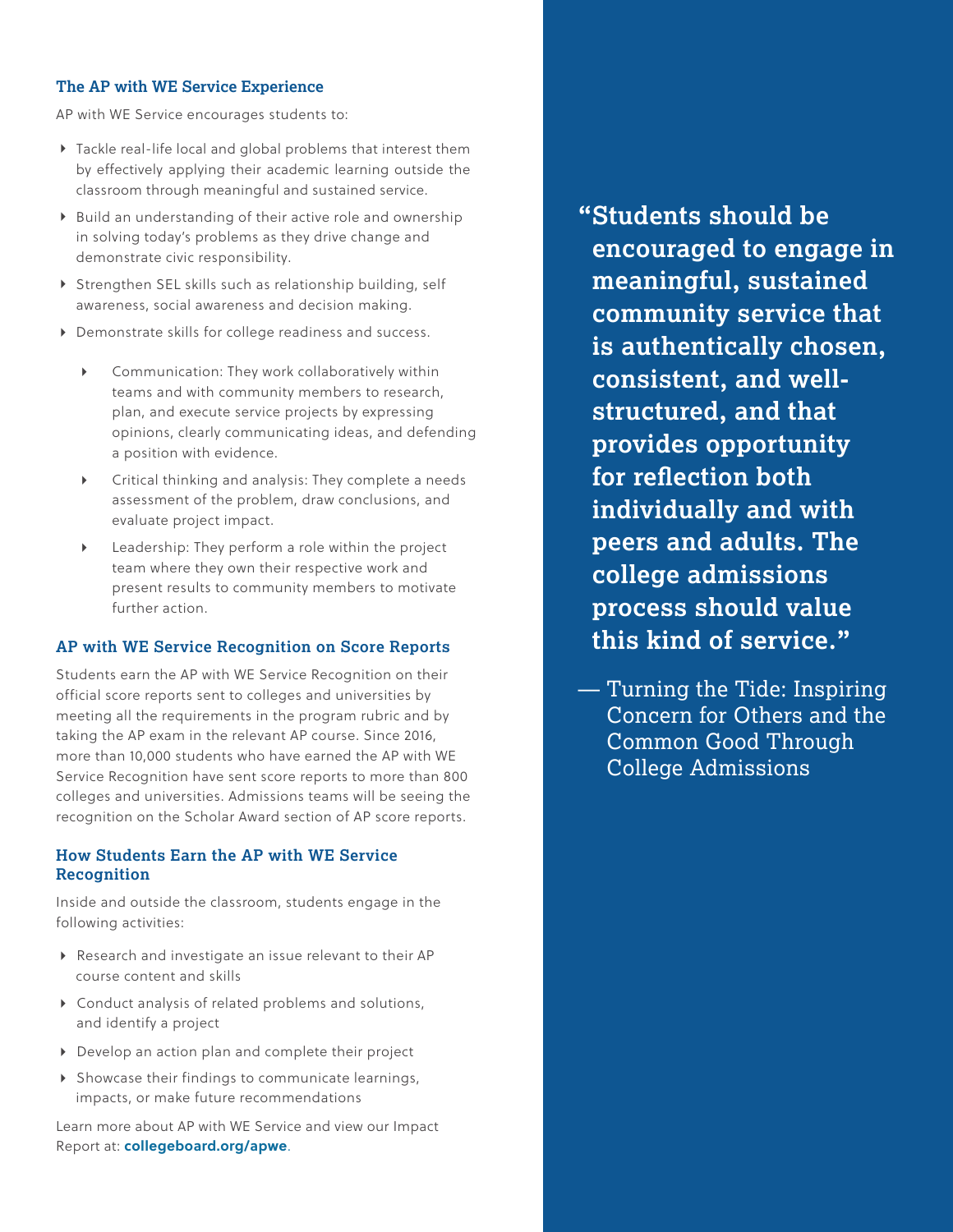**Wishing you great success in the school year!**